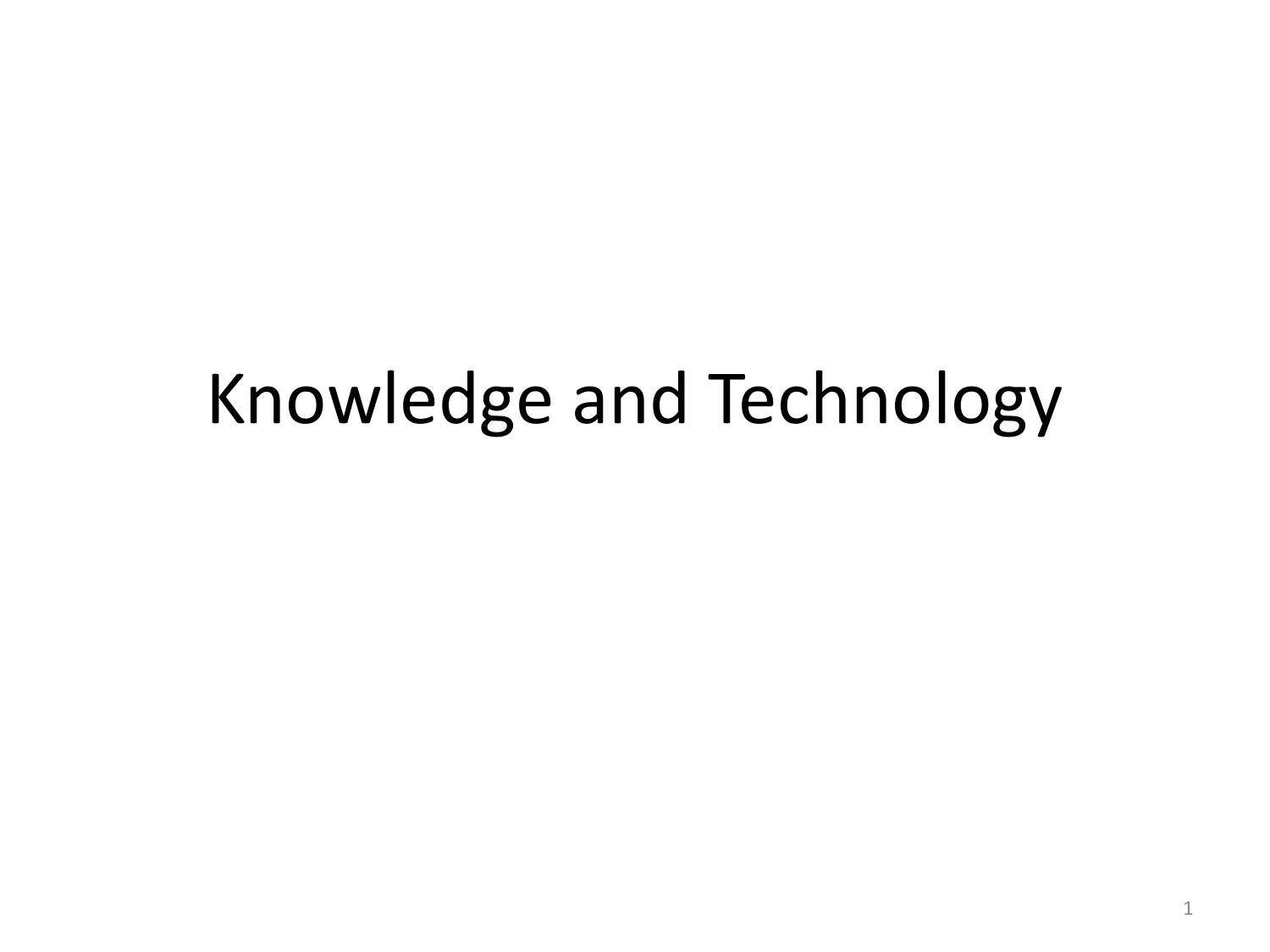- Students of International Relations today find themselves in the midst of a technological-information revolution that has political, economic and social impacts.
- Since the industrial revolution of the  $19<sup>th</sup>$  century, scientists and engineers have made it possible for us to do things that were not just impossible a few years ago but absolutely unimaginable.
- The industrial revolution had enormous impact on the international political economy because it altered global patterns of wealth and power.
- Contemporary revolution in science and technology is broader as it affects most aspects of life globally.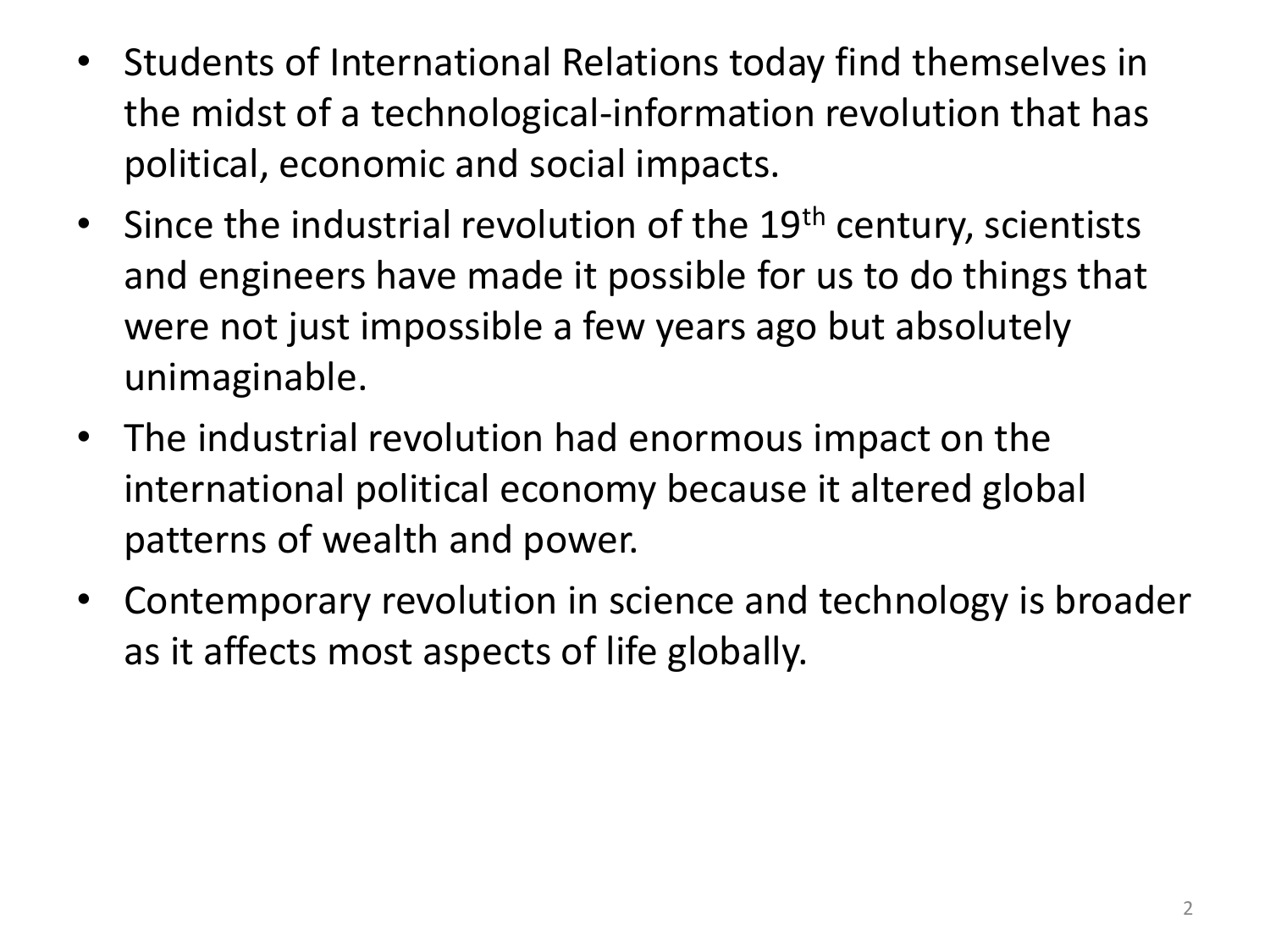- The common notion that "knowledge is power" has taken on profound significance
- Why is this so?
- Individuals, business firms, and nations that control access to knowledge in the form of scientific understanding and technological innovation can often enjoy a clear competitive advantage in the world market, allowing them to dominate political and economic processes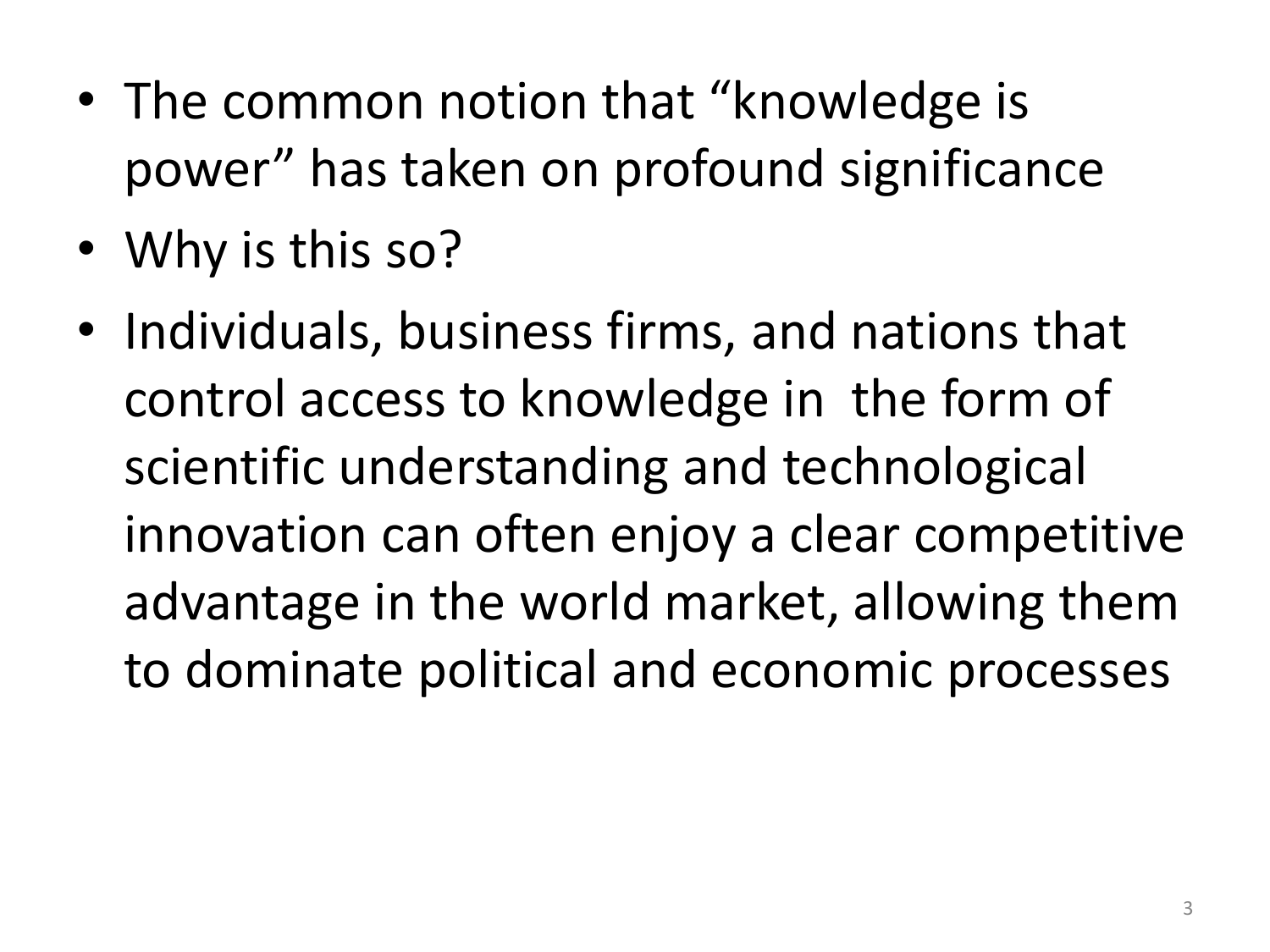- With regards to knowledge and technology, three important trends have become apparent over the past 20 years:
- First, knowledge and technology have become increasingly important as determinants of wealth and power.
- Economic success and political influence increasingly require technological prowess more than just natural resources;
- Second, the pace of technological change has quickened. Computers and machines have long physical lifetimes, but very short economic lives, given the speed with which more powerful and useful replacements are produced.
- Finally, knowledge and technology are increasingly dispersed. The computer and communications revolution make it possible for complex data and ideas to move instantaneously from desk to desk within a business and from country to country around the world.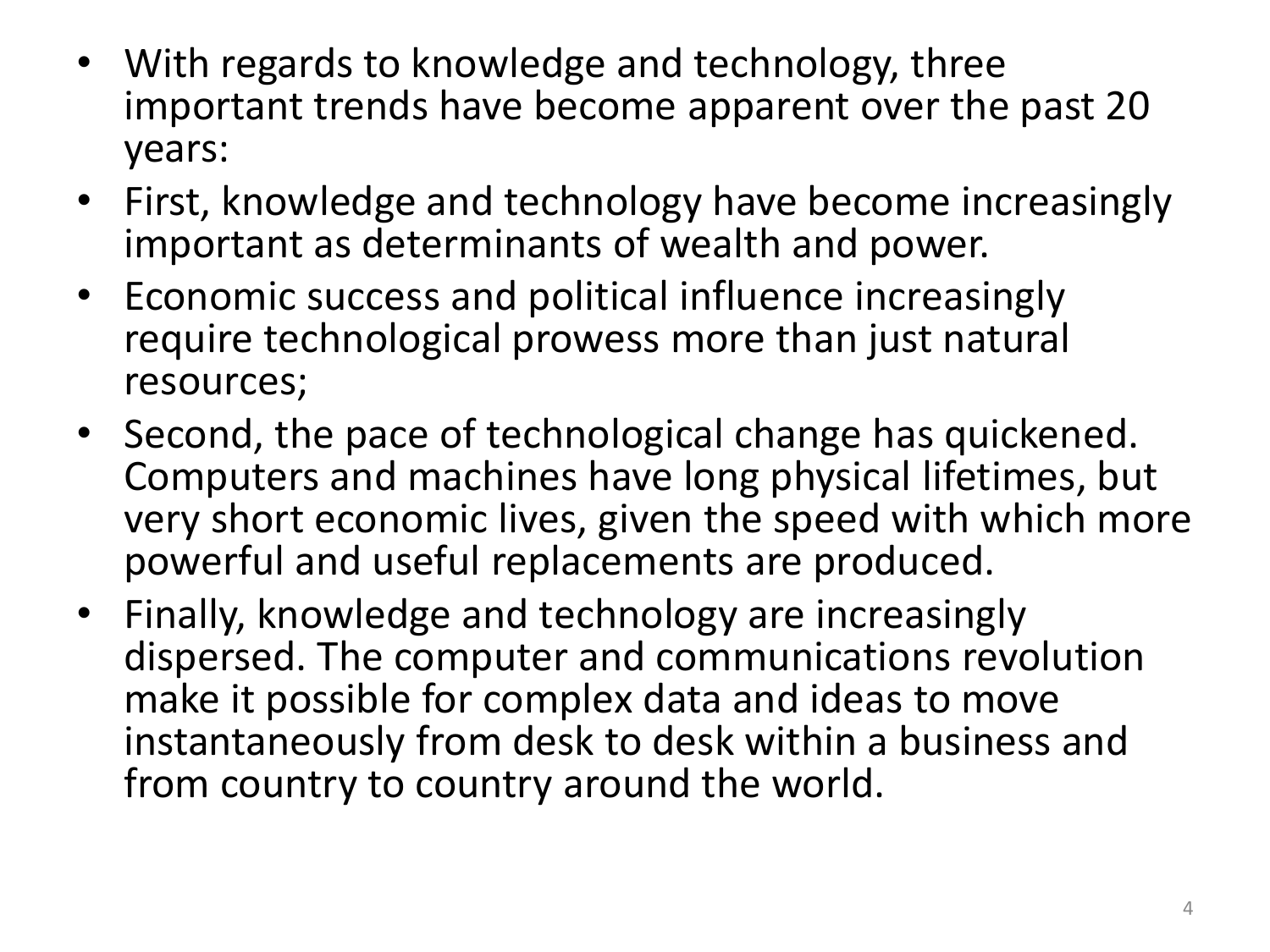- **The International Knowledge structure**
- International knowledge structure is a set of relationships that govern access to knowledge and technology around the world.
- It is a web of rules, practices, institutions, and bargains that determine who owns and can make use of knowledge and technology, where, how, and on what terms.
- The knowledge structure establishes a set of linkages between and among states and markets.
- It is hard to overstate the importance of knowledge and technology today.
- Knowledge and technology have had impact on international security structure; international financial structure; trade and production structure.
- Nations also struggle to become or remain competitive in the new world economy.
- Power in international relations now depends in large measure on a nation's ability to generate technological innovation and wealth. Winning requires that nations develop or have access to the newest and best technology.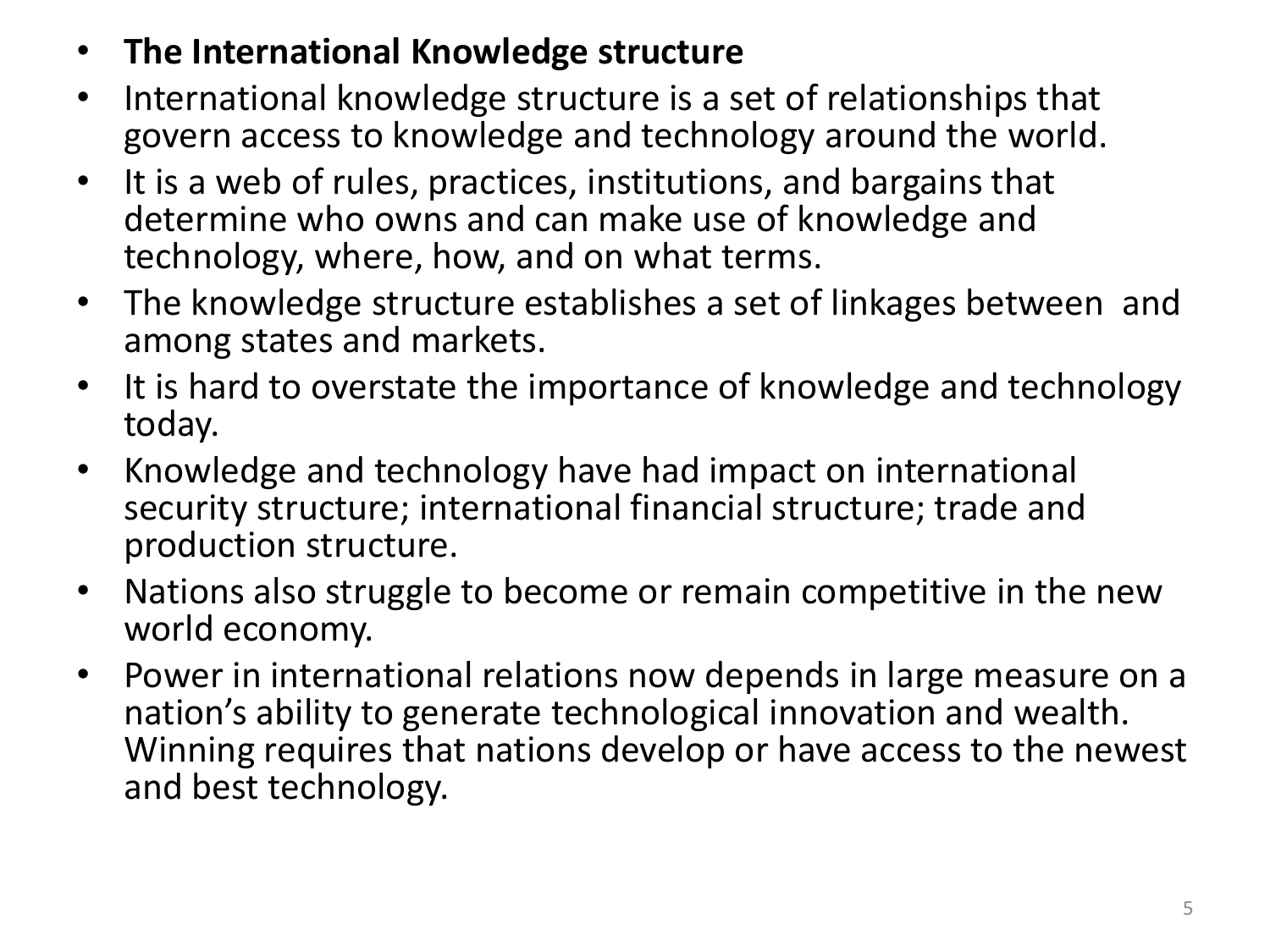- The relevance of knowledge and technology brought about the issue of intellectual property rights.
- With the rapid pace of technological change, new products and new processes are especially valuable to individuals, business firms, and nations because of the wealth and power that derive from them.
- To gain the maximum advantage, however, one needs to control access to new knowledge and technology – to keep others from using the products of research and innovation without paying in full for the right.
- At the same time, the age of computer has made it harder to control access to information about new technology. This created the basis for intellectual property rights.